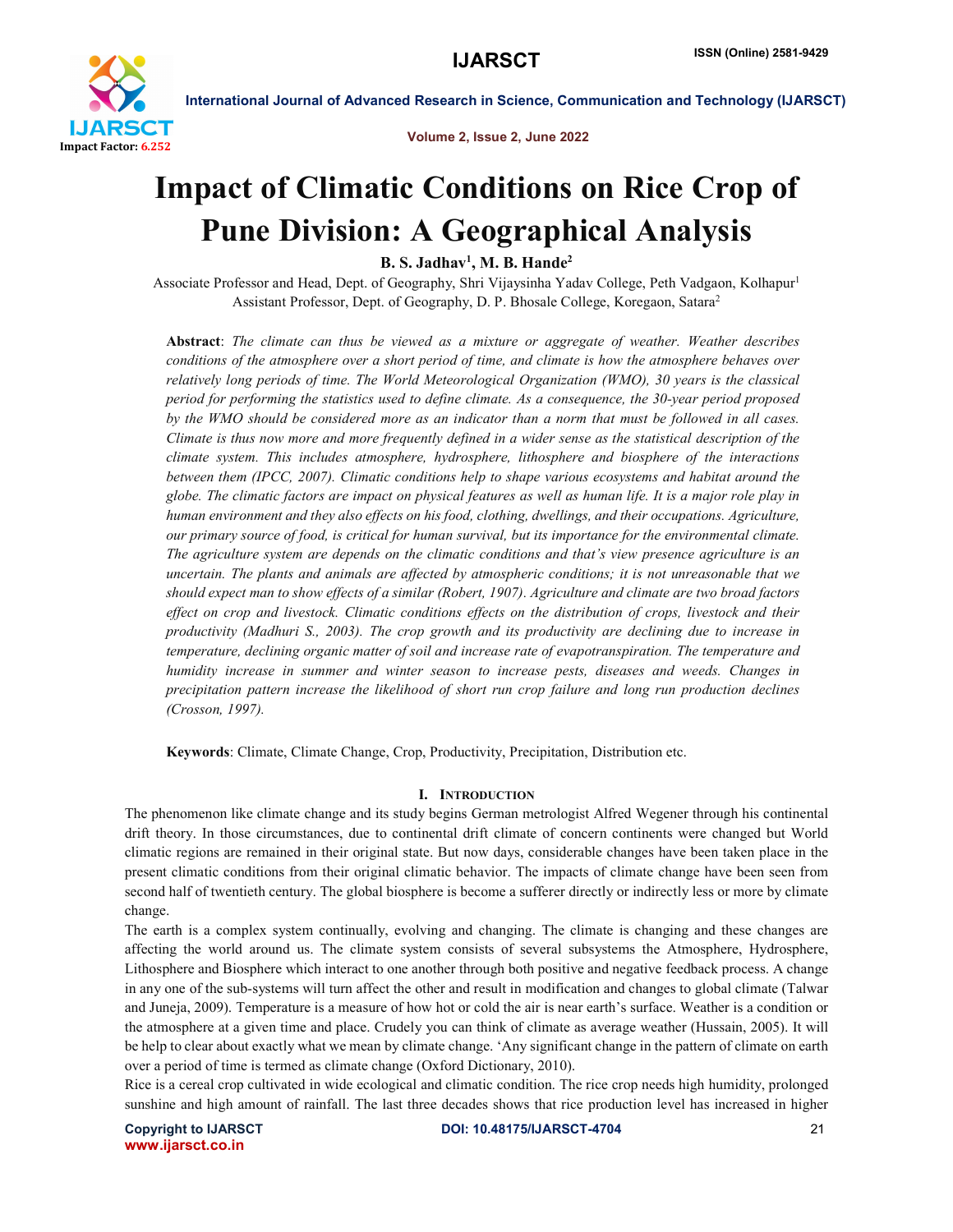

## Volume 2, Issue 2, June 2022

latitudes while some losses have arisen in warmer areas, with temperature playing a bigger role than rainfall (Lobell, 2011). It grows in areas having tropical climate with high rainfall. The rice is a sensitive crop that depends highly on weather condition. Among the non-biotic stresses, weather plays the dominant role in influencing the growth and yield of rice. Water is not only single limiting factor but also the most important than the other weather parameters i.e., temperature and solar radiation. These factors are deeply concern to the overall growing period of rice crop in the study area.

In Pune division, rice is grown under different climatic conditions at different altitude. Rice cultivation in the study area extended from narrow strip from north to south along the crest and eastern slope of Sahyadrin Ghats (fig. 5.15). It includes hilly terrain of Pune, Satara, Sangli, and Kolhapur districts were an average altitude from 1000-2000 m. About 90 per cent rice of the study area is grown in 'Kharif' season. Recently it is observed that the frequency of severe drought and flood effects on rice production in Pune division.

## II. STUDY REGION

The Pune division is located in south-west part of Maharashtra state. It lies between  $15^0$  45' N to  $19^0$  0' N latitude and 730 32′ E to 760 15′ E longitudes. The area under study comprises of five districts namely Pune, Sangli, Satara, Solapur, Kolhapur and the whole division has 58 tehsils. The Pune division is bounded by the Aurangabad district to the north and NE, Thane district encircled by north and NW. The west boundary of study area delimited by Raigad, and Ratnagiri district, Sindhudurg district enclosed in south and south-west part. The south and eastern boundary surrounded by Karanataka state and eastern boundary delimited by Osmanabad district.

Physiographical this region can be divided in to three parts hilly, plateau and lowlands. Sahydri ranges passes through Pune division; its slope decreases from west to east. In this region temperature varies in the different parts, the average temperature of the study area is  $25.62^{\circ}$  C. An average annual rainfall in the Pune division was recorded 1239.09 mm. There is major two river basins; it includes Krishna and Bhima basins. Maximum portion of the Pune division has been occupied by these soils such as medium black, deep black and red soil where both 'Kharif' and 'Rabbi' crops are cultivating in the study area.

## III. OBJECTIVE

To assess an impact of climatic condition on rice crop in Pune Division

## IV.DATABASE

An essential data was collected through the primary and secondary sources. Primary data was collected according to the certain research design, which includes respondents and formulation of questionnaire, schedules, interviews, field observations and photographs. Secondary data was collected from different sources such as district gazetteers, district census handbook, socio economic abstract and toposheets (SOI). The metrological data (station-wise data of temperature and rainfall) was collected from Indian Metrological Department, Pune for the period of 1901 to 2013. The India yearly Temperature, Rainfall, Relative Humidity, Wind and Solar Radiation etc. data had been taken through the website such as www.indiawaterportal.in, www.tropomet.res.in (1901 to 2011). The drought data had taken from http://agri.gujarat.gov.in.

The agricultural data was collected from Zilla Parishad office of concern district's as well agricultural offices, tahsil offices, Socio- economic abstract for District Statistical Department (1981 to 2011). The current decadal data was collected from www.agriculturecensus.in in 2011. The livestock data was collected from Livestock Census during 1961 to 2012 through www.livestockcensus.in . The daily milk data was achieved from www.dairy.in of the period from 2010 to 2016 of Pune Division. The  $0.25^{\circ}$  X  $0.25^{\circ}$  gridded climatic data of Pune Division had been taken from Global Weather Data website of the period of 1979 to 2013.

## V. METHODOLOGY

The collected primary and secondary data were processed by using different statistical and quantitative techniques for getting correct results. During the investigation various methods were used for satisfaction of the objective.

www.ijarsct.co.in

## Copyright to IJARSCT **DOI: 10.48175/IJARSCT-4704** 22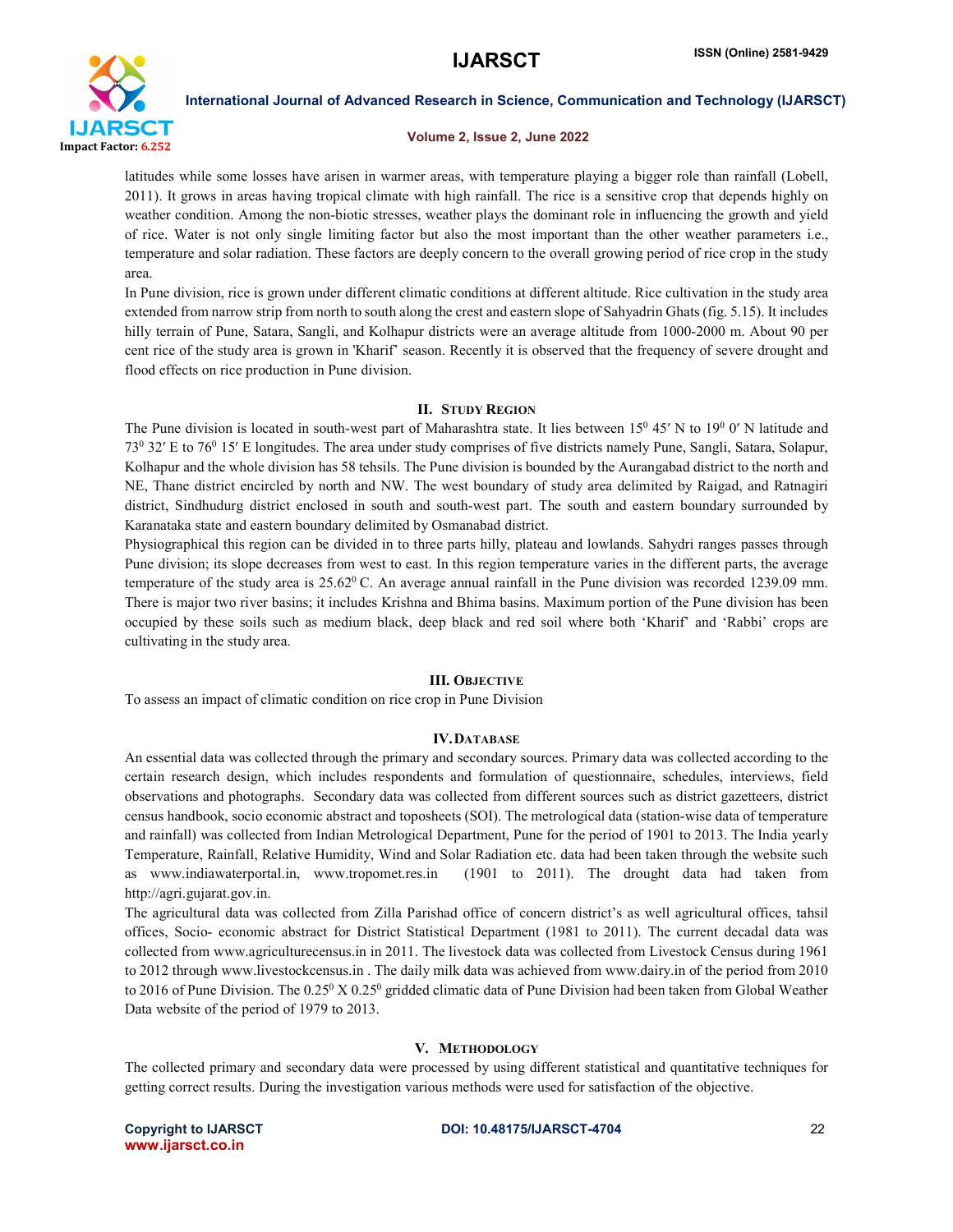

## Volume 2, Issue 2, June 2022

The climatic parameters are temperature, rainfall, relative humidity, solar radiation, wind speed, crop evapotranspiration, frost, cloud condition, wet day frequency, water vapor frequency trend processed by using MS-Excel Windows office 2010.

The Potential Evapotranspiration calculated with the help of Thornwait's method (1948) as follows:

 $PE = 1.6 (10 t / I)^a$ 

Where,  $e =$  monthly unadjusted (PE) in cm/month.

 $t =$  mean monthly temp in  $^{0}$  C

I = annual heat index  $(\sum I)$ 

I = monthly heat index is equal to  $(t/5)^{1.514}$ 

a = non-linear function of heat index, approximated expression,

 $a = (0.000000675 * I^3 - 0.0000771 * I^2 + 1.7921 * I + 0.49239)$ 

Unadjusted PE (e) – obtained is for average 12 hours sunshine and 30-day month.

The Moisture Index studies were carried out with the help of Thornwait and Marther (1955) formula. This is as following:

Humidity Index (Ih) =  $WS / PE * 100$ 

Aridity index (Ia) =WD / PE \*100 Moisture Index  $(Im) = In - Ia$ 

Whereas, PE = Potential Evapotranspiration

AE = Actual Evapotranspiration

WS = Water Surplus

WD = Water Deficient

Water Surplus = the sum of the monthly difference between precipitation (P) and ETp for those months; When P exceeds PE (cm)

Water Deficiency = the sum of the monthly difference between  $ETp$  and precipitation (P) for those months; When PE exceeds P (cm)

An aridity of a region is measured with applying the method of De Martone Aridity Index (1925) method:  $I<sub>DM</sub> = P / T + 10$ 

Whereas,  $P = Average$  annual rainfall.

 $T =$  Average annual temperature in <sup>0</sup>C

The Nath and Deka (2002): For normal deviation estimation and analyzing the year as drought, normal and excessive following formula was used:

 $ND = (x - m) / m$ 

Whereas,  $ND = Normal deviation$ .

 $x =$  is the total rainfall for each year.

 $m = i$  s the average rainfall.

The yearly rainfall is also classified as drought, excessive and normal rainfall years when particular year receives rainfall less than Xy-S, more than Xy+S and between Xy-S and Sy+5 respectively where, Sy is the mean rainfall of year and 3 represents the standard deviation of yearly rainfall.

## VI. CLIMATE CONDITION OF RICE PRODUCING AREAS IN PUNE DIVISION

The Table No. 1.1 shows the weather calendar of rice crop, which helps to knowing the growing period of rice (June to October) in Pune division. It is observed that the rice crop is totally dependent on monsoonal climatic condition of the study area.

## Rainfall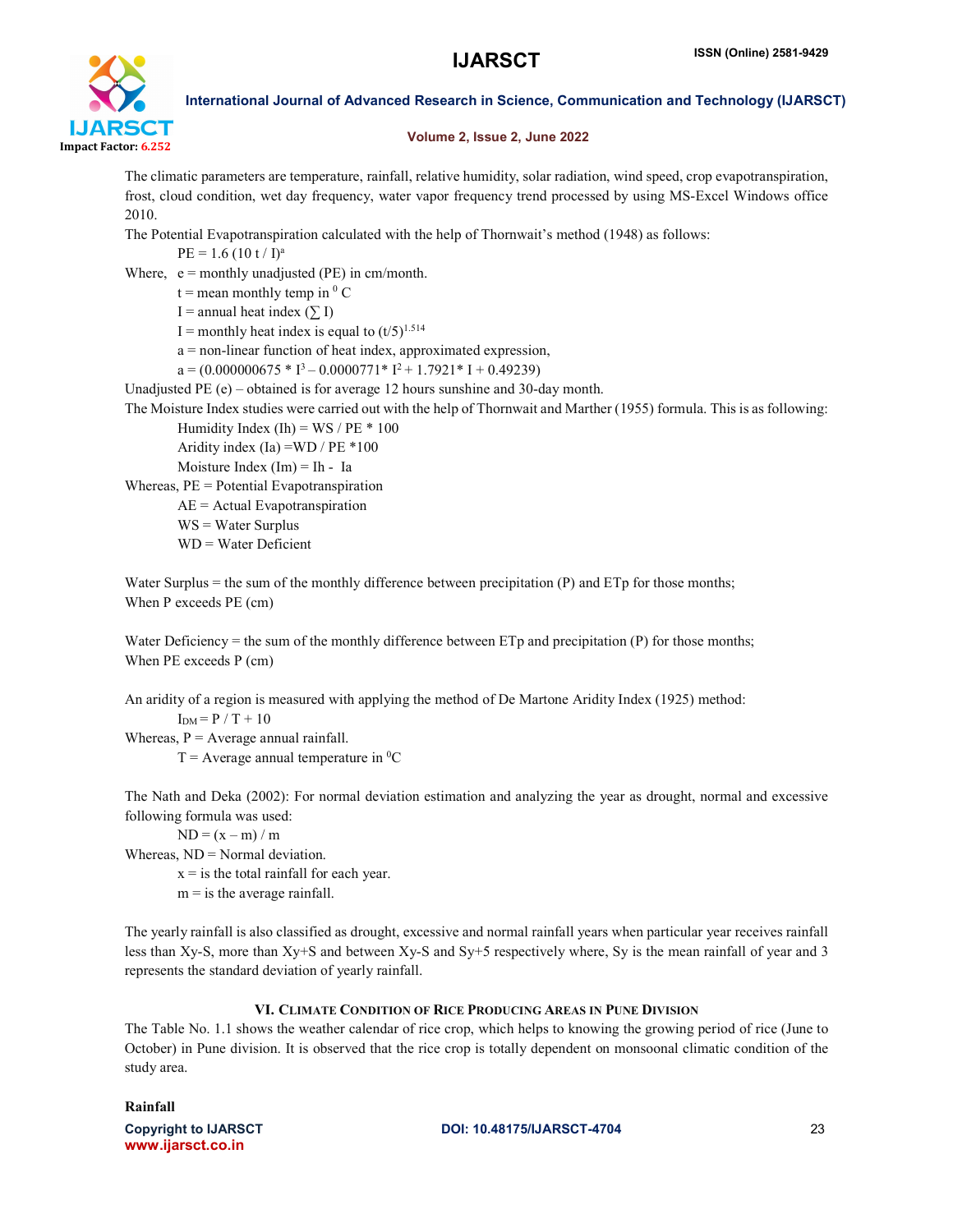

## Volume 2, Issue 2, June 2022

There is need of ample rainfall for rice crop. The Pune division has average 2000 mm per annum. The results of Table No. 1.1 showed that the rainfall with standard deviation was found to be more during July (598.12  $\pm$  114.66) and it was followed by August, June, September and October ( $169.07 \pm 57.40$ ) months. The coefficient of variation of rainfall ranges from 19.00 to 57.40 per cent during the rice crop growing season. An average rainfall during the June to October is more than 2500 mm especially in rice producing areas in Pune division. The maximum amount of rainfall is in the months of June and July and it decreases after September month.

## Temperature

The maximum temperature was found to be with standard deviation from the month of October  $(29.31 \pm 1.45)$ , followed by June, September, July and lowest maximum temperature in month of August (23.54 ± 0.97). The coefficient of variation of maximum temperature ranges from 2.54 to 6.84 for rice growing season. The minimum temperature was found to be with standard deviation from the month of June (21.93  $\pm$  0.34), it was followed by July to September and lowest minimum temperature is observed in October (18.58  $\pm$  0.73). The coefficient of variation of minimum temperature ranges from 1.49 to 3.91 for rice growing period. During the growing period of rice temperature ranges from 18°c to 30°c which is ideal for the growth of it.



Figure 1.1

## Relative Humidity

During the period 1979 to 2013, mean relative humidity was observed 88. 60 per cent for this crop in its growing period. Relative humidity was observed to be more during August  $(95.69 \pm 1.16)$  followed by July, September, June and October has (75.51  $\pm$  7.00) per cent relative humidity. The coefficient of variation of relative humidity ranges from 1.21 to 9.27 per cent over the months. The proportion of relative humidity in the atmosphere remains more than 70 per cent in all months (June to September) of growing period of rice.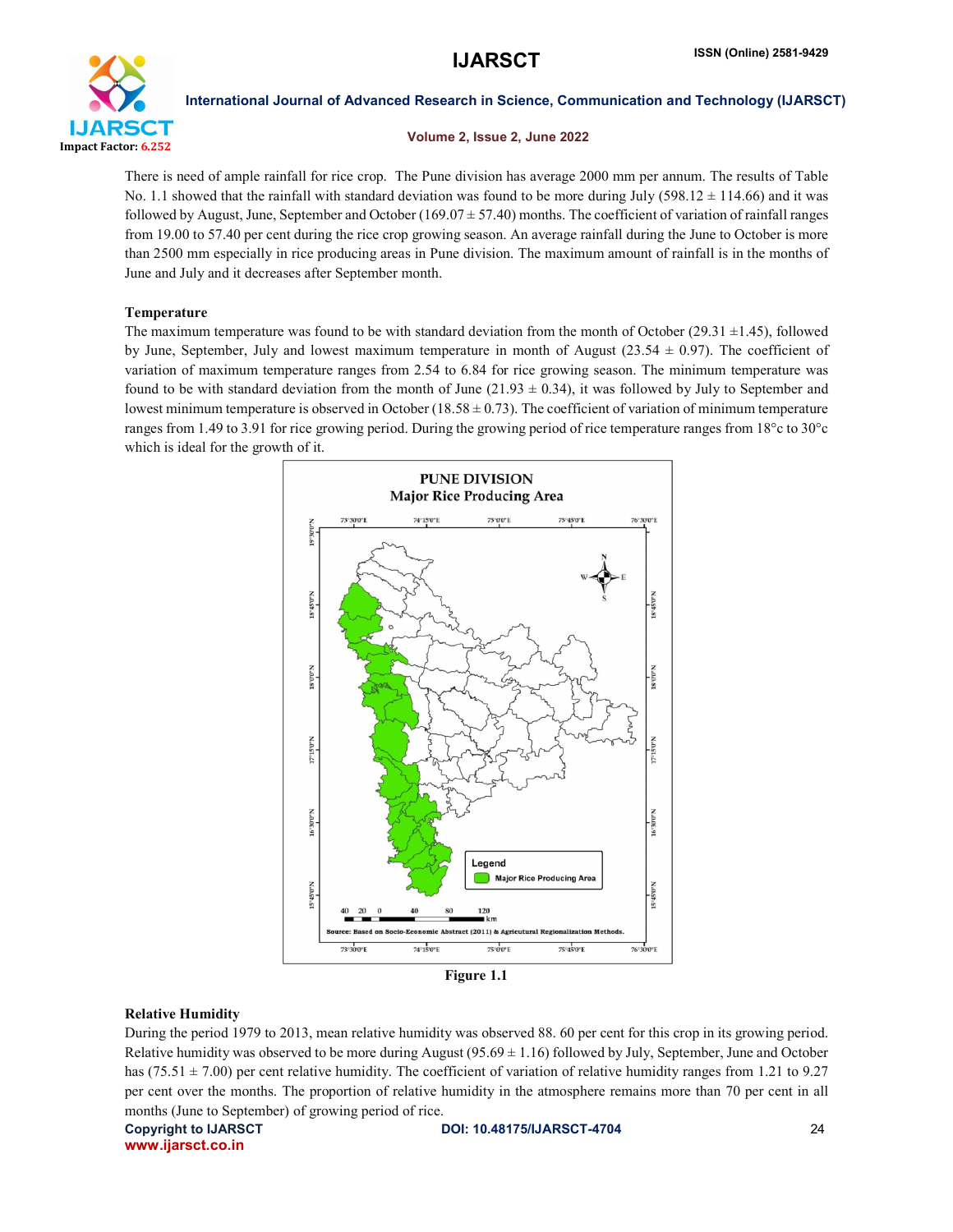

Volume 2, Issue 2, June 2022

## Solar Radiation

The average solar radiation 12.76 MJ/M<sup>12</sup> was found during the considered period in Pune division. The results of Table No. 1.1 indicate that the frequency of solar radiation was found to be more during October (18.19  $\pm$  1.31), and it was followed by June, September, August and July have lowest solar radiation  $(8.05 \pm 1.93)$ . The coefficient of variation of solar radiation ranges from 7.21 to 20.94 per cent over the months. The cloud covers are remains high during the June to August. Due to this condition at same time solar radiation observed in less amount. However, the proportion of solar radiation increases during the months of September and October which ultimately affects grain filling and maturity of rice crop.

| Sr.            | <b>Climatic</b>                          |        | July<br>June<br>August |      |        | September |       |        | October |       |        |        |       |        |       |       |
|----------------|------------------------------------------|--------|------------------------|------|--------|-----------|-------|--------|---------|-------|--------|--------|-------|--------|-------|-------|
| No.            | <b>Parameters</b>                        | Mean   | S.D.                   | C.V. | Mean   | S.D.      | C.V.  | Mean   | S. D.   | C.V.  | Mean   | S.D.   | C.V.  | Mean   | S.D.  | C.V.  |
|                | Rainfall (mm.)                           | 481.81 | 122.90                 | 25.5 | 598.12 | 144.66    | 24.19 | 507.37 | 96.42   | 19.00 | 349.58 | 128.64 | 36.80 | 169.07 | 97.04 | 57.40 |
| $\overline{2}$ | Maximum<br>Temperature( ${}^0C$ )        | 27.56  | 1.88                   | 6.84 | 23.67  | 0.60      | 2.52  | 23.54  | 0.94    | 3.98  | 26.18  | 1.12   | 4.28  | 29.31  | 1.45  | 4.94  |
| 3              | Minimum<br>Temprature <sup>0</sup> C)    | 21.93  | 0.34                   | 1.56 | 21.22  | 0.32      | .49   | 20.72  | 0.35    | 1.68  | 19.73  | 0.66   | 3.33  | 18.58  | 0.73  | 3.91  |
| $\overline{4}$ | Mean<br>Temperature( ${}^0C$ )           | 24.75  | 1.06                   | 4.29 | 22.45  | 0.39      | 1.74  | 22.13  | 0.53    | 2.40  | 22.96  | 0.54   | 2.35  | 23.92  | 0.79  | 3.30  |
|                | Relative<br>Humidity (%)                 | 84.94  | 4.73                   | 5.57 | 94.94  | 1.35      | 1.42  | 95.69  | 16      | .21   | 91.43  | 2.77   | 3.03  | 75.51  | 7.00  | 9.27  |
| 6              | Solar Radiation<br>(MJ/MJ <sup>2</sup> ) | 14.26  | 2.60                   | 18.2 | 8.05   | 1.93      | 23.94 | 8.11   | 1.94    | 23.90 | 15.20  | 2.59   | 17.04 | 18.19  | 1.31  | 721   |

Table 1.1: Mean and Variability of Climatic Parameters for the Rice Producing Areas of Pune Division (1979-2013)

*Source: Based on the Global Weather Data (1979 to 2013)*

## VII. REGRESSION ANALYSIS OF RICE

The regression statistics are shows that Table No. 1.2, 'R' value is 0.980 and it revealed that rice productivity has very highly positive relationship with climatic factors i.e., rainfall, temperature, relative humidity and solar radiations. The 'R' square value is 0.960, which is 96 per cent and adjusted 'R' Square 0.952 of the variation in rice productivity. The standard error among 35 observations is 0.181 in the regression analysis. The output for Total 34 is the sum of the information for Regression is 6 and Residual is 28. The significance value here is the probability of getting P-Value of 122.924. For factor one the significance value is 0.000 which is less than the mean value of 0.05. It is found that the rice productivity is more reliable.

The regression coefficient table no. 1.2 shows that the rice productivity is enriched by rainfall, temperature (maximum, minimum and mean), relative humidity and solar radiations. The regression equation for the above data is rice productivity = 7.781 + 0.394 (Rainfall) – 18.139 (Maximum temperature) -16.221 (Minimum temp.) + 33.236 (Mean temp.) +  $0.002$  (Relative Humidity) +  $0.056$  (Solar Radiation).

The above equation is the calculated contribution for the tested elements to attain rice productivity effectively. From the regression equation, it is observed that maximum and minimum temperature have make negative impact on crop productivity and rainfall, mean temperature relative humidity and solar radiation have shown positive impact on rice productivity. Moreover, the significance value (P-Value) which is 0.000<0.05 and it confirms the acceptance of hypothesis undertaken which means that there is direct relationship between climatic parameters and rice productivity. While analyzing regression analysis it is found that Multiple 'R', ' $R^2$ ' and adjusted ' $R^2$ ' values are more than 0.95, hence,

the productivity of rice is dependent on rainfall, temperature, relative humidity and solar radiation. Apart from this obtained significance 'F' value is 0.000 which is less than 0.05. It was reported that there is more than 0.95 per cent regression.

Table 1.2: Variability of Climatic Parameters in the Rice Producing Area of Pune Division (1979-2013)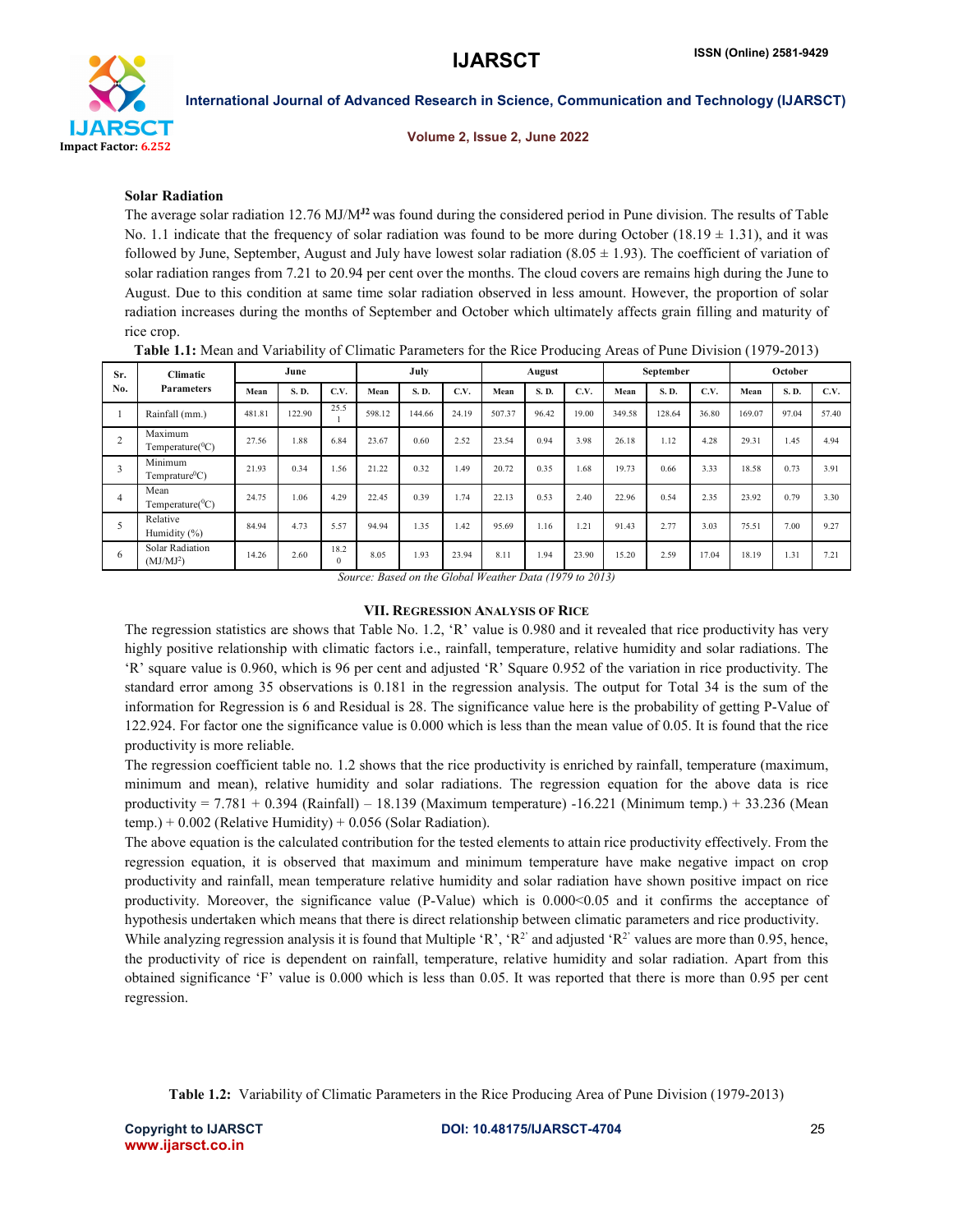

## Volume 2, Issue 2, June 2022

| <b>Months</b> | <b>Climatic</b><br><b>Parameters</b> | Rainfall<br>(in m <sub>m</sub> ) | Max. Temp.<br>$(in^{0}C)$ | Mini. Temp.<br>$(in \ ^0C)$ | Mean Temp.<br>$(in \ ^0C)$ | <b>Relative</b><br>Humidity<br>(in %) | Solar<br>Radiation<br>(MJ/M <sup>2</sup> ) |
|---------------|--------------------------------------|----------------------------------|---------------------------|-----------------------------|----------------------------|---------------------------------------|--------------------------------------------|
|               | Mean                                 | 481.81                           | 27.56                     | 21.93                       | 24.75                      | 84.94                                 | 14.26                                      |
| June          | S.D.                                 | 122.90                           | 1.88                      | 0.34                        | 1.06                       | 4.73                                  | 2.60                                       |
|               | C.V.                                 | 25.51                            | 6.84                      | 1.56                        | 4.29                       | 5.57                                  | 18.20                                      |
|               | Mean                                 | 598.12                           | 23.67                     | 21.22                       | 22.45                      | 94.94                                 | 8.05                                       |
| July          | S.D.                                 | 144.66                           | 0.60                      | 0.32                        | 0.39                       | 1.35                                  | 1.93                                       |
|               | C.V.                                 | 24.19                            | 2.52                      | 1.49                        | 1.74                       | 1.42                                  | 23.94                                      |
|               | Mean                                 | 507.37                           | 23.54                     | 20.72                       | 22.13                      | 95.69                                 | 8.11                                       |
| August        | S. D.                                | 96.42                            | 0.94                      | 0.35                        | 0.53                       | 1.16                                  | 1.94                                       |
|               | C.V.                                 | 19.00                            | 3.98                      | 1.68                        | 2.40                       | 1.21                                  | 23.90                                      |
|               | Mean                                 | 349.58                           | 26.18                     | 19.73                       | 22.96                      | 91.43                                 | 15.20                                      |
| September     | S. D.                                | 128.64                           | 1.12                      | 0.66                        | 0.54                       | 2.77                                  | 2.59                                       |
|               | C.V.                                 | 36.80                            | 4.28                      | 3.33                        | 2.35                       | 3.03                                  | 17.04                                      |
|               | Mean                                 | 169.07                           | 29.31                     | 18.58                       | 23.92                      | 75.51                                 | 18.19                                      |
| October       | S. D.                                | 97.04                            | 1.45                      | 0.73                        | 0.79                       | 7.00                                  | 1.31                                       |
|               | C.V.                                 | 57.40                            | 4.94                      | 3.91                        | 3.30                       | 9.27                                  | 7.21                                       |
|               | Mean                                 | 2105.95                          | 26.05                     | 20.44                       | 23.24                      | 88.51                                 | 12.76                                      |
| Average       | S.D.                                 | 117.93                           | 1.20                      | 0.48                        | 0.66                       | 3.40                                  | 2.07                                       |
|               | C.V.                                 | 32.58                            | 4.51                      | 2.39                        | 2.82                       | 4.10                                  | 18.06                                      |

*Source: The Global Weather Data (1979 to 2013)*

## Table 1.3: Regression Statistics of Rice

## SUMMARY OUTPUT

| <b>Regression Statistics</b> |       |  |  |  |  |  |
|------------------------------|-------|--|--|--|--|--|
| Multiple R                   | 0.980 |  |  |  |  |  |
| R Square                     | 0.960 |  |  |  |  |  |
| Adjusted R Square            | 0.952 |  |  |  |  |  |
| <b>Standard Error</b>        | 0.181 |  |  |  |  |  |
| Observations                 | 35    |  |  |  |  |  |

## ANOVA

|            | <b>Difference</b> | Sum of<br><b>Square</b> | Mean of<br><b>Square</b> | Frequency | <b>Significance Frequency</b> |
|------------|-------------------|-------------------------|--------------------------|-----------|-------------------------------|
| Regression |                   | 24.113                  | 4.019                    | 122.924   | 0.000                         |
| Residual   | 28                | 1.014                   | 0.033                    |           |                               |
| Total      | 34                | 25.127                  |                          |           |                               |

*Source: The researcher computation through Microsoft Excel 2010*

|                       | <b>Coefficients</b> | <b>Standard Error</b> | t Stat   | <b>P-Value</b> | Lower $95%$ | <b>Upper</b><br>95% |
|-----------------------|---------------------|-----------------------|----------|----------------|-------------|---------------------|
| Intercept             | 7.781               | 3.431                 | 2.268    | 0.030          | 0.783       | 14.778              |
| Rainfall (mm)         | 0.394               | 0.233                 | 1.690    | 0.101          | $-0.081$    | 0.869               |
| Maximum Temp.(0C)     | $-18.139$           | 8.630                 | $-2.102$ | 0.044          | $-35.741$   | $-0.537$            |
| Minimum Temp.(0C)     | $-16.221$           | 5.409                 | $-2.999$ | 0.005          | $-27.254$   | $-5.188$            |
| Mean Temp. $(0C)$     | 33.236              | 13.119                | 2.534    | 0.017          | 6.481       | 59.992              |
| Relative Humidity (%) | 0.002               | 0.040                 | 0.051    | 0.959          | $-0.079$    | 0.083               |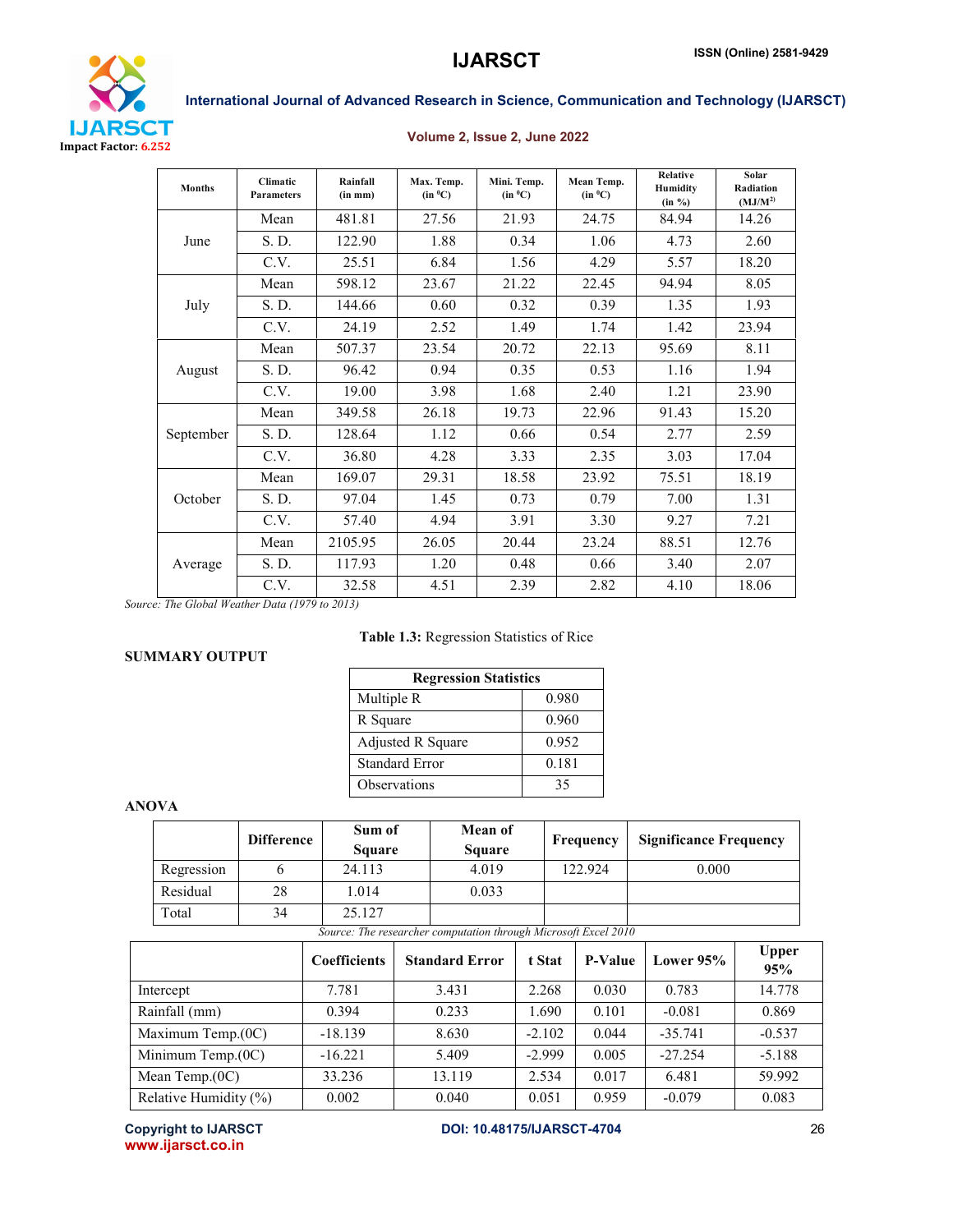

## Volume 2, Issue 2, June 2022

| Solar Radiation (MJ/MJ2)                  | 0.056 | 0.543 | .102 | 0.919 |  | 164 |  |  |  |  |
|-------------------------------------------|-------|-------|------|-------|--|-----|--|--|--|--|
| VIII. MATRIX CORRELATION ANALYSIS OF RICE |       |       |      |       |  |     |  |  |  |  |

The rice productivity is in kg/ha and its matrix co-relation with rainfall (mm), temperature  $(^{0}C)$ , relative humidity  $(^{9}O)$ and solar radiation (MJ/MJ<sup>2</sup>). The co-efficient of co-relation showed in the Table No. 1.4, it is observed in relation of rainfall and rice productivity was 0.969. It clearly designates the very high perfect positive correlation with high significance.

| Sr.<br>No.     | <b>Matrix</b><br>Correlation       | Productivity<br>kg/ha | Rainfall<br>(mm) | <b>Maximum</b><br>Temp. $(^0C)$ | <b>Minimum</b><br>Temp. $(^0C)$ | Mean Temp.<br>$(^0C)$ | Relative<br>Humidity | <b>Solar Radiation</b><br>(MJ/MJ2) |
|----------------|------------------------------------|-----------------------|------------------|---------------------------------|---------------------------------|-----------------------|----------------------|------------------------------------|
|                | Productivity kg/ha                 |                       |                  |                                 |                                 |                       |                      |                                    |
| 2              | Rainfall (mm.)                     | 0.969                 |                  |                                 |                                 |                       |                      |                                    |
| 3              | Maximum Temp. $(^{0}C)$            | 0.786                 | 0.769            |                                 |                                 |                       |                      |                                    |
| $\overline{4}$ | Minimum Temp. ${}^0C$ )            | 0.776                 | 0.762            | 0.999                           |                                 |                       |                      |                                    |
| 5              | Mean Temp. $(^0C)$                 | 0.788                 | 0.773            | 1.000                           | 1.000                           |                       |                      |                                    |
| 6              | Relative Humidity                  | $-0.203$              | $-0.199$         | $-0.212$                        | $-0.210$                        | $-0.212$              |                      |                                    |
|                | <b>Solar Radiation</b><br>(MJ/MJ2) | 0.436                 | 0.387            | 0.879                           | 0.880                           | 0.875                 | $-0.158$             |                                    |

Table 1.4: Correlation Matrix of Climatic Indicators Influencing Rice Productivity

*Source: The researcher computed with the help Microsoft Excel 2010*

The co-relation of temperature with rice productivity is highly positive and it is observed 0.786 with maximum temperature, 0.776 with minimum temperature and 0.788 with mean temperature. The co-relation matrix between rice and relative humidity was -0.203 moderate negative values of co-efficient of correlation. The solar radiation was 0.436 and it is moderately correlated with rice productivity.

The Table No.1.4 showed correlation matrix of climatic indicators, which influences directly on the productivity of rice. It is observed that the productivity of rice is highly affected by rainfall and it is followed by temperature and solar radiation. It is observed that relative humidity is negatively very low correlated with rice yield.

## IX. IMPACT OF CLIMATE CONDITION ON RICE YIELD

The results of changes in rainfall, maximum and minimum temperature, humidity and solar radiation and its impact on rice productivity have given below:

## a. Annual Change

The climatic changes may directly affect rice plant growth through changes in air temperature, precipitation, relative humidity and solar radiation (Subrahmanyam, 2014). The researcher has attempted to assess the change in rainfall, maximum and minimum temperature and humidity on rice yield for 35 years 1979 to 2013. The results of rice productivity have discussed in relation to rainfall, maximum and minimum temperature, humidity and solar radiation for the period June to October of 'Kharif' season. The mean monsoonal rainfall was recorded 2105.94 mm, in 2011, the maximum rainfall was observed 2707.04 mm, whereas minimum rainfall was observed 1596.18 mm in 1992. The coefficient of variation is 16.15 and standard deviation is 340.13 mm. The average temperature for 35 years was found to be  $26.05^{\circ}$ C as a maximum temperature,  $20.44^{\circ}$ C minimum temperature and 23.24 °C mean temperature. The data shows that among the considered years the highest average maximum temperature was  $27.33^{\circ}$ C observed in 1992 and the minimum temperature (19.43 $^{\circ}$ C) in 1985. As far as mean temperature is concerned, higher value  $(23.88^{\circ}\text{C})$  was found in 2002 and lower value  $(22.2^{\circ}\text{C})$  in 1990. The overall coefficient of variability was found as maximum temperature (2.60%), minimum temperature (1.74%) and mean temperature (1.83 %) with standard deviation was 0.68, 0.36, and 1.75 respectively.

During 1979 to 2013, the mean relative humidity was found 88.50 per cent. The analysis of data showed that maximum 93 per cent humidity in 1990 and minimum relative humidity 85 per cent was found in the years 1985 and 2002. The overall coefficient of variability in relative humidity was 1.83 per cent with standard deviation 2.02. The mean solar radiation was observed 12.76 MJ/MJ<sup>2</sup>. The maximum solar radiation 14.90 MJ/MJ<sup>2</sup> was reported in 2000 and in 1990, minimum solar radiation was  $9.85/MJ<sup>2</sup>$ . The overall coefficient of variability of solar radiation was 9.74 per cent and standard deviation was 1.24. The average production of rice was 1674.3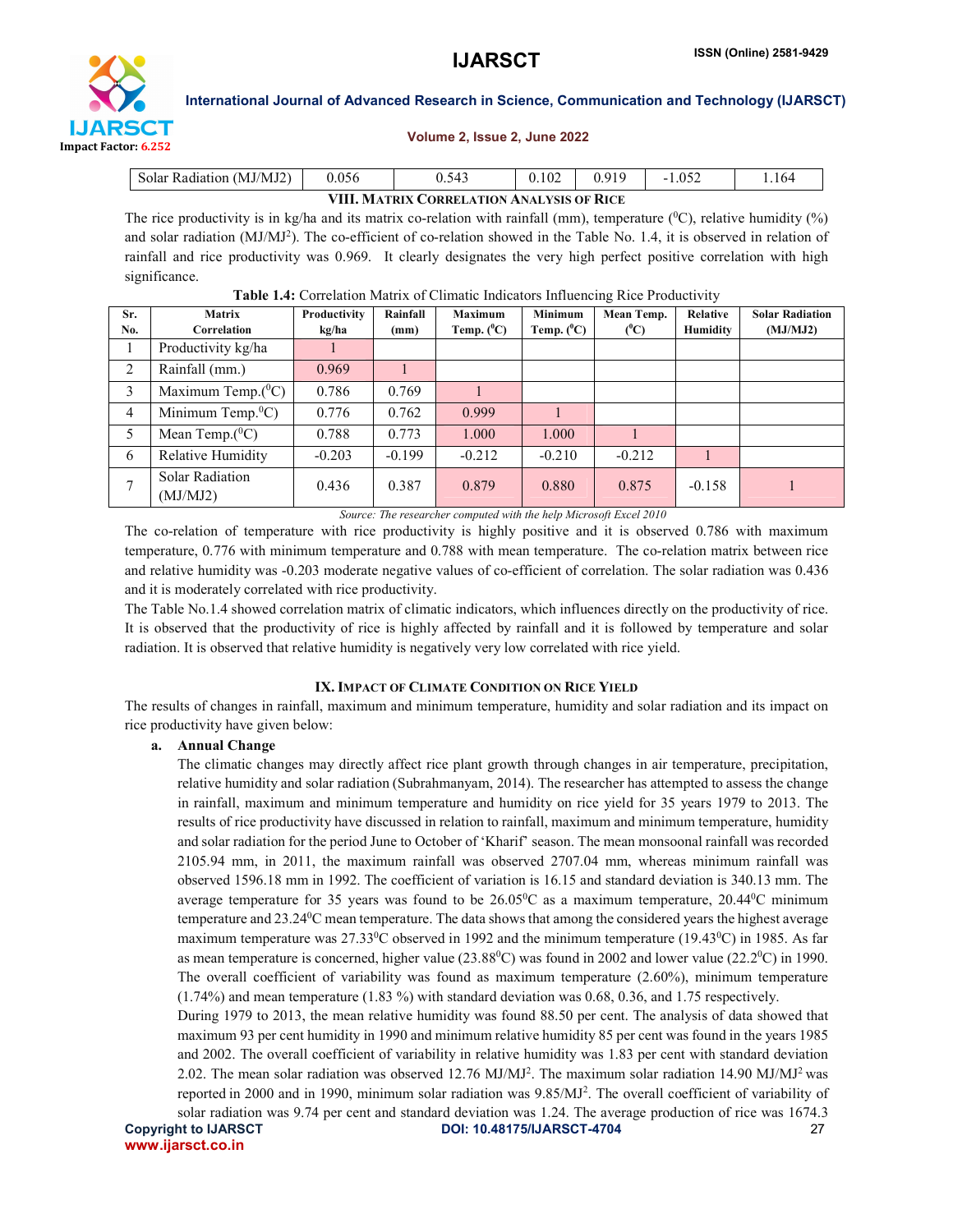

## Volume 2, Issue 2, June 2022

kg/ha in the last 35 years. The maximum rice production (2707.04 kg/ha) was observed in 2011 and minimum production (1596.18 kg/ha) in 1992. The overall coefficient of variability of rice production was 15.34 per cent with its 256.87 standard deviation.

## b. Five Year Change

Researcher has attempts to study the climatic condition of 1979 to 2013 (35 years) and rice production. For this purpose, researcher has been considered rainfall, maximum temperature, minimum temperature, humidity and solar radiation parameters and how these parameters influencing on rice production with the help of correlation. Table 1.5: Climatic Condition and Rice Yield

| <b>Years</b> | Productivity<br>kg./Ha             | Rainfall<br>mm | Mini. Temp.<br>$^0C$ | Maxi. Temp.<br>$^0C$ | Mean Temp.<br>$\rm ^{0}C$ | Humidity<br>$(\%)$ | Solar<br>MJ/MJ <sup>2</sup> |
|--------------|------------------------------------|----------------|----------------------|----------------------|---------------------------|--------------------|-----------------------------|
| A            | 10.00                              | $-351.51$      | $-0.58$              | $-0.17$              | $-0.35$                   | 0.00               | 0.66                        |
| B            | 180.60                             | 419.26         | 0.35                 | $-0.16$              | 0.10                      | 1.20               | $-1.17$                     |
| C            | 97.60                              | 153.25         | 0.24                 | 0.26                 | 0.25                      | 0.40               | 0.89                        |
| D            | $-14.80$                           | $-655.87$      | $-0.09$              | 0.54                 | 0.23                      | $-2.00$            | 1.13                        |
| E            | 205.60                             | 219.71         | 0.04                 | $-0.09$              | $-0.03$                   | $-0.40$            | $-1.01$                     |
| F            | 57.00                              | 308.42         | $-0.09$              | $-0.15$              | $-0.12$                   | 2.80               | $-0.47$                     |
|              | Coefficient of Correlation $(R^2)$ | 0.80           | 0.66                 | $-0.46$              | 0.15                      | 0.26               | $-0.82$                     |

*Source: Based on the Global Weather Data and Socio- Economic Abstract (1979-2013) (Note: Years: A 1979-83 to 1984-88, B 1984-88 to 1989-93, C 1989-93 to 1994-98* 

*D 1994-98 to 1999-03, E 1999-03 to 2004-08, F 2004-08 to 2009-13)*

## Rainfall

The correlation between rice production and monsoon rainfall showed that there is a high positive correlation between rice yield and rainfall during June to September (Tanaka, 1976). Extreme rainfall variability triggers environmental problems such as flood, gully erosion, drought and desertification, which have serious effect on the yield of rice (Ogbuene, 2010). The impact of five years average variations of rainfall on rice yield is shown in the Table No. 1.5 and fig 1.2. It is observed from the analysis that there are maximum positive increases in rice yield (205.60 kg/ha) during the year 1999-03 to 2004-08 (E), significant decrease has been observed in rice yield (-14.80 kg/ha) in the period 1994-98 to 1999-03 (D).



Figure 1.2

Figure 1.2 shows that the rainfall and its correlation with yield of rice. The production of rice was decreased during A and D period because rainfall was decreased by 3000 mm to 6000 mm than average. During the period B and E reported increase in rainfall by 2000 mm to 4000 mm and it is naturally support to increase in rice production nearly 170 to 200 Kg/he. This fact and figures indicate that rainfall is an essential climatic element for the growth and production of rice.

Temperature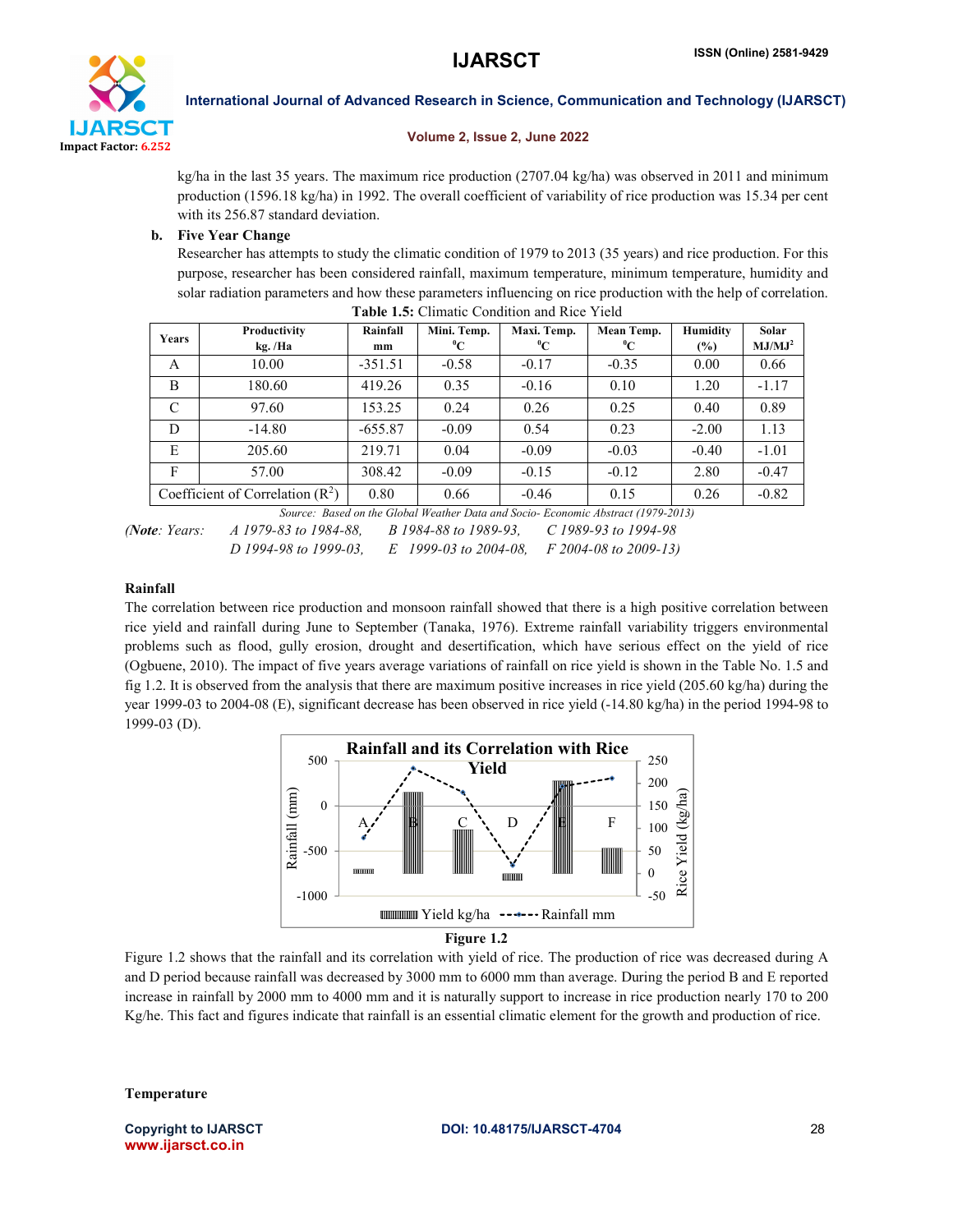

## Volume 2, Issue 2, June 2022

Rice plants are more sensitive with high temperature during critical stage i.e., seed development and flowering. High temperature makes better plant growth rate and could reduce growth duration leading to shorter grain filling period which varies from 25 days in the tropics to 35 days in the temperate zone (Swaminathan, 1984). The increase in daily maximum temperature averaged over flowering period above  $36^{\circ}$ C, rice yield is decreases because of spikelet sterility induced by high temperatures. An increase in temperature will decrease the life span, grain yield, maximum leaf area index, biomass, and straw of the rice. This critical temperature differs according to variety, duration of critical temperature, diurnal changes and physiological changes of plant (Sridevi and Chellamuthu, 2015). The rice crop is adversely affected by high temperature in the lower elevation of the tropics and by lower temperature in the temperate regions.



Due to the changes in maximum and minimum temperature yield of rice also changed and it is shown through the Table No. 1.5 and figure 1.3. The highest maximum temperature (0.54 °C) was observed during the period 1994-98 to 1999-03 (D) and it resulted to decreases rice yield  $(-14.80 \text{ kg/ha})$ . The lowest maximum temperature  $(-0.09 \text{ °C})$  was observed during 1999-03 to 2004-08 (E) and it was fevered to increases rice yield (205.60 kg/ha). The highest minimum temperature (0.35 0 C) was observed during 1984-88 to 1989-93 (B) and it helps to increases rice yield (180.60 kg/ha). The lowest minimum temperature (-0.04 °C) was observed during the period 1999-03 to 2004-08 (E) which was showed an increase in rice yield (205.60 kg/ha). It is observed that the temperature has deep correlation with yield of rice. Maximum and minimum temperature effects on the productivity of rice. It is observed that when maximum temperature increases by 0.3°C and minimum temperature decreases by -0.15°C from average temperature which result decrease in productivity of rice.

## Relative Humidity

Optimum relative humidity for rice cultivation lies between 60 to 80 per cent (Nguyen, 2016). The Table No. 1.5 and fig.1.4 showed the changes in humidity and rice yield. Maximum decreases in humidity (-2 %) was observed during 1994-98 to 199-03 (D) and it decreased the rice yield (180.60 kg/ha). The maximum increase in relative humidity (2.80 %) was observed during 2004 -08 to 2009-13 (F) and it helps to increases rice yield (57 kg/ha).



## Figure 1.4

Copyright to IJARSCT **DOI: 10.48175/IJARSCT-4704** 29 www.ijarsct.co.in It is clear from the figure 1.4, the amount of relative humidity was increased during the period A and F and it effect on productivity of rice which showed decrease in rice yield. In D period, relative humidity was remarkably coming down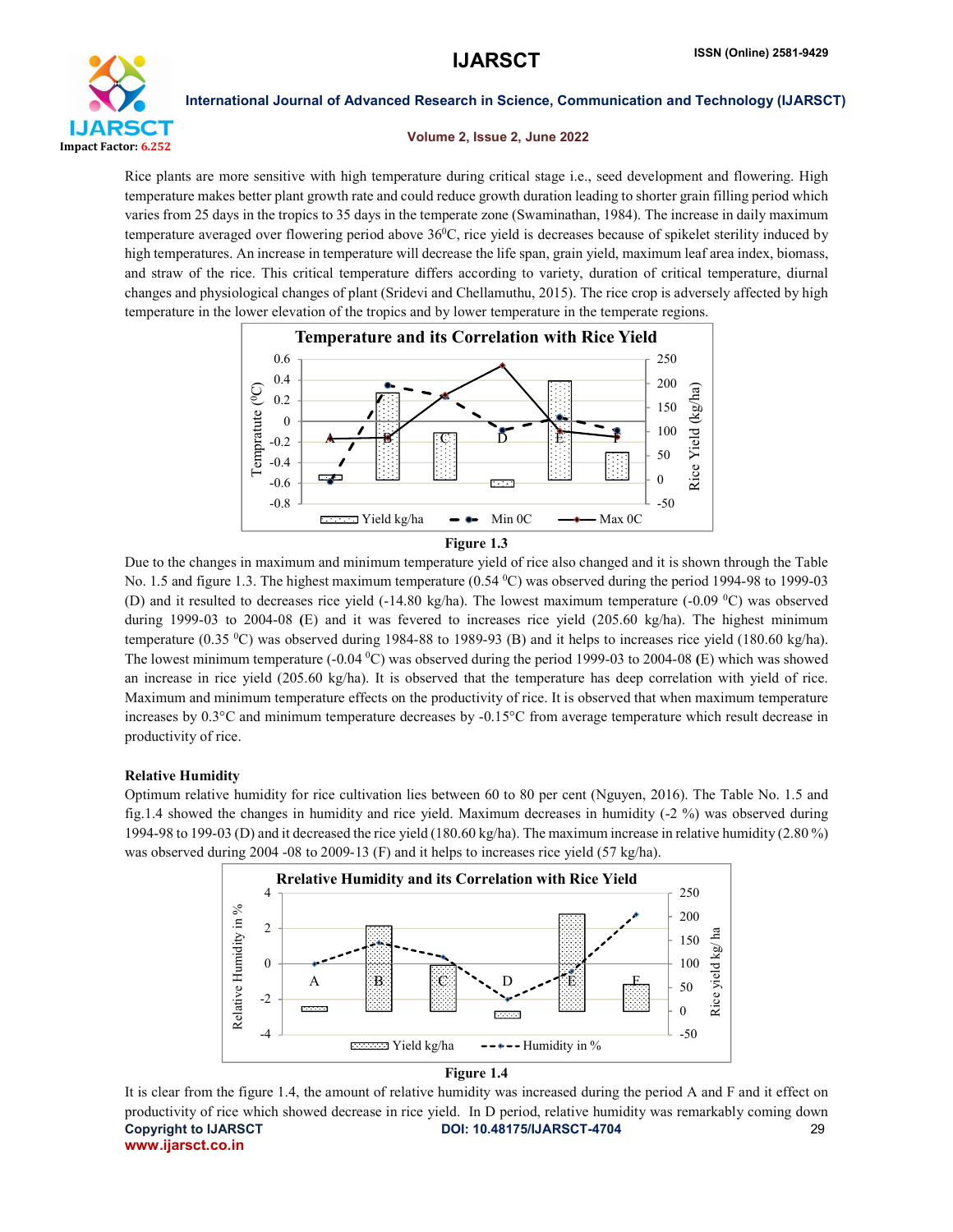

## Volume 2, Issue 2, June 2022

up to -0.2 per cent from average relative humidity and its result was seen in drop off rice yield. It was also observed during the period B, C and E, the relative humidity has depletion (1.0 to 0.2 %) from average relative humidity doesn't effect on productivity of rice but it fever to increase the productivity of rice. In the same period (B, C, and E) rice production reported 100 to 200 kg/ha. If fluctuation in humidity is increases then it affects rice crop significantly.

## Solar Radiation

Solar radiation intercepted in rice canopy plays a major role in determining biomass and grain yield. The requirement of solar radiation is differed according to rice crop with the phytophases (Yoshida, 1981). The Table No. 1.5 and fig. 1.5 revealed the changes in solar radiation and rice yield. The highest decrease from average in solar radiation  $(-1.17 \text{ MJ/MJ}^2)$ was observed during 1984-88 to 1989-93 (B) to decreases rice yield (-54.5 kg/ha). The maximum increase in solar radiation was 1.13MJ/MJ2 observed during 1994-98 to 1999-03 (D) and due to this happen rice yield was decreased by - 14.80 kg/ha. It was showed that if solar radiation increases from average by 0.5 MJ/MJ<sup>2</sup> to 1 MJ/MJ<sup>2</sup> then rice yield is decreased and when solar radiation was decreased by 1 MJ/MJ<sup>2</sup> then the yield of rice has increased by 150 Kg/hectare.



## Figure 1.5

The coefficient of correlation of rice yield with climatic factors is depicted in the Table No. 1.5. The co-efficient of correlation of rainfall and rice yield was  $R^2 = 0.80$ , which is highly perfect positive correlation. The maximum temperature (-0.46) moderate negative correlation and minimum temperature (0.66) are moderate positive correlation. Relative humidity and rice have (0.26) insignificant correlation and solar radiation is (-0.82) highly negative correlation with rice crop.

## X. CONCLUSION

The Rice is cultivated in Kharif season in the study area and hence rainfall plays dominant role particularly the growth and production of rice. The amount of rainfall and its variability highly affects the production of rice. It is observed that the productivity of rice is deeply concern with temperature. If temperature is increases from average maximum temperature, then average production of rice is also decreases. Relative humidity remains more than 70 per cent in monsoon but it doesn't affect this crop but when intensity of solar radiation increases then productivity of rice decreases. Climate plays the major role in the growth and yield of rice on one side and on the other side weather elements (rainfall, temperature and solar radiation) are also influences on the growth, development and yield of rice. Relative humidity and wind velocity influence the crop growth to certain level. The direct effects of rainfall and temperature on rice development especially at flowering stage leading to spikelet sterility. Therefore, yield loss. The rainfall has shifted with an increasing trend during monsoon and almost stationary during other seasons. The rainfall variability has adverse effect on the yield of rice in the Pune division. The Rice cultivation continues to be a risky initiative, in spite of advances made in modern technologies in front of climatic changes.

## **REFERENCES**

[1] Ogbuene E. B., (2010): Impact of meteorological parameters on rice yield: An approach for environmental resource sustainability in Ebonyi rice farmland, Nigeria. Journal of Environmental Issues and Agriculture in Developing Countries, pp. 103-116

www.ijarsct.co.in

## Copyright to IJARSCT DOI: 10.48175/IJARSCT-4704 30